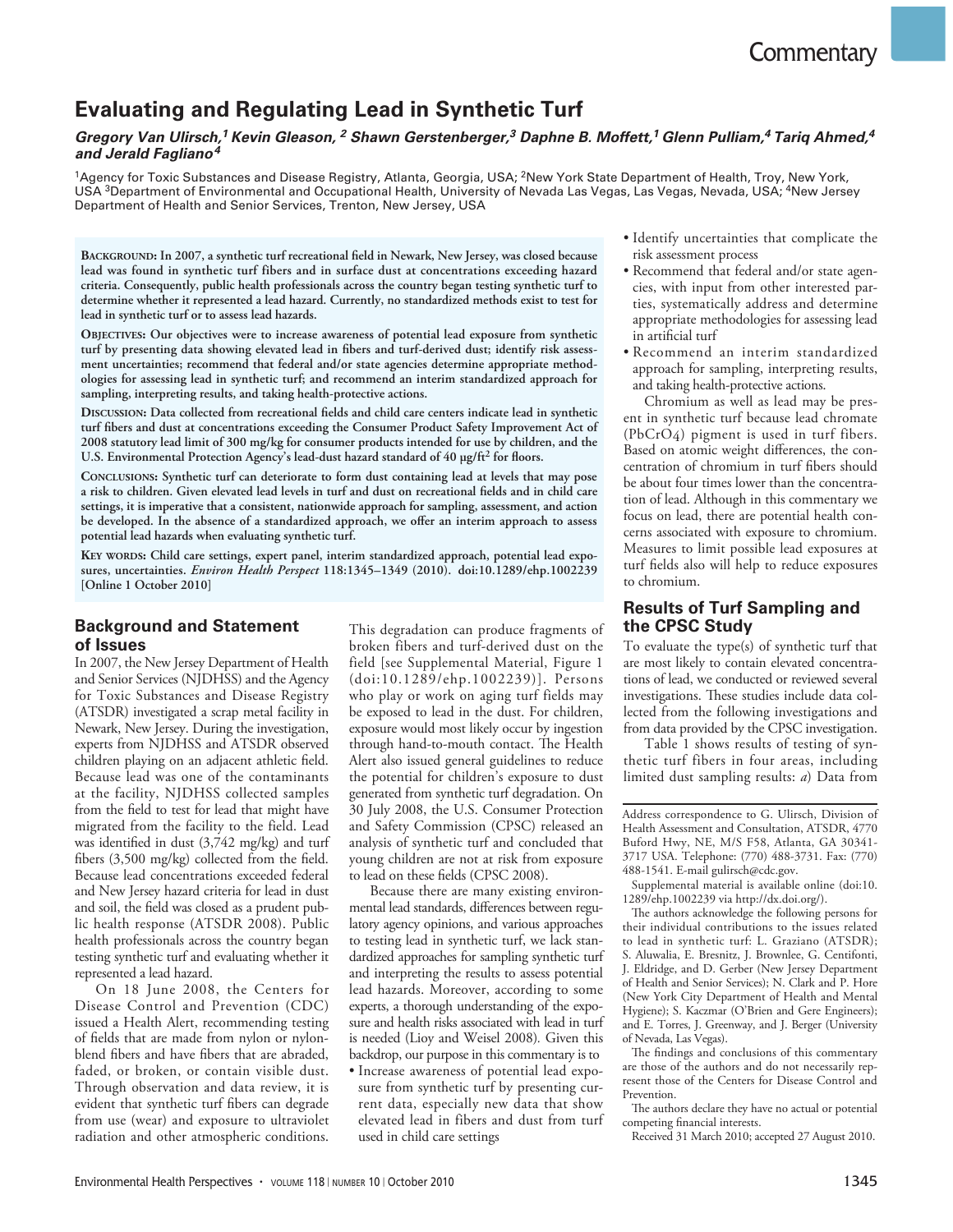NJDHSS include 13 recreational fields and 4 new products (residential/landscaping application) [ATSDR 2008; Hudson Regional Health Commission (HRHC) 2008; NJDHSS 2008]; *b*) data from New York State are from a high school—one recreational field (Life Science Laboratories 2008); *c*) data from New York City, New York are from four recreational fields [New York City Department of Health and Mental Hygiene (NYC DHMH), unpublished data]; and *d*) data from a U.S.

Army Base, South Korea are from one recreational field (U.S. Army, unpublished data)*.*

Bioaccessibility testing performed by NJDHSS in 2008 confirmed that lead in evaluated synthetic turf products became soluble under simulated digestive conditions (NJDHSS 2008). Gastric bioaccessibility from turf fibers ranged from 14.5% to 50.9% (Table 1, surfaces 1 through 3). Gastric bioaccessibility was highest in the synthetic-based dust sample at 92.2% (Table 1, surface 3) (NJDHSS 2008).

Tables 1 and 2 show results of synthetic turf fiber and dust-wipe sampling at the University of Nevada, Las Vegas (UNLV), on 10 surfaces in children's play areas in child care settings or on athletic fields (UNLV, unpublished data)*.* UNLV also performed soil analysis in areas adjacent to the fields to identify possible non-turf sources of lead. UNLV used U.S. Environmental Protection Agency (EPA) risk assessment protocols to conduct soil and dust-wipe testing. To provide a realistic

| Table 1. Total lead concentrations in turf fibers and in surface dust from tested synthetic surfaces: sampling period August 2007 through September 2008. |  |  |  |
|-----------------------------------------------------------------------------------------------------------------------------------------------------------|--|--|--|
|-----------------------------------------------------------------------------------------------------------------------------------------------------------|--|--|--|

|                          |                     |                                      |                | Turf fiber <sup>a</sup> lead | Lead dust loading <sup>b</sup> (µg/ft <sup>2</sup> ) <sup>c</sup> |                    |
|--------------------------|---------------------|--------------------------------------|----------------|------------------------------|-------------------------------------------------------------------|--------------------|
| Tested surface           | Use                 | Fiber type <sup><math>d</math></sup> | Year installed | concentration (mg/kg)        | Detected values                                                   | All data           |
| New Jersey <sup>e</sup>  |                     |                                      |                |                              |                                                                   |                    |
| 1                        | Recreational        | Nylon                                | 1999           | 3,500                        | 49 $(n = 6)$                                                      | 49 $(n = 6)$       |
| $\overline{2}$           | Recreational        | Nylon                                | 2003           | 3,400                        | $65^{f}(n=4)$                                                     | $45^{f}(n=6)$      |
| 3                        | Recreational        | Nylon                                | 1999           | 4,100                        | $4,047(n=1)$                                                      | $4,047(n=1)$       |
| 4                        | Recreational        | Polyethylene                         | 2003           | < 1.4                        | <b>NA</b>                                                         | <b>NA</b>          |
| 5                        | Recreational        | Polyethylene                         | 2003           | < 2.1                        | <b>NA</b>                                                         | <b>NA</b>          |
| 6                        | Recreational        | Polyethylene                         | 2007           | < 1.0                        | <b>NA</b>                                                         | <b>NA</b>          |
| $\overline{7}$           | Recreational        | Polyethylene                         | 2006           | < 1.7                        | <b>NA</b>                                                         | <b>NA</b>          |
| 8                        | Recreational        | Polyethylene                         | 2005           | < 1.4                        | <b>NA</b>                                                         | <b>NA</b>          |
| 9                        | Recreational        | Polyethylene                         | 2007           | 1.4                          | <b>NA</b>                                                         | <b>NA</b>          |
| 10                       | Recreational        | Polyethylene                         | 2005           | 2.0                          | <b>NA</b>                                                         | <b>NA</b>          |
| 11                       | Recreational        | Polyethylene                         | 2006           | < 1.4                        | <b>NA</b>                                                         | <b>NA</b>          |
| 12                       | Recreational        | Polyethylene                         | 2007           | < 1.0                        | <b>NA</b>                                                         | <b>NA</b>          |
| 13                       | Recreational        | Polyethylene                         | 2003           | 1.6                          | <b>NA</b>                                                         | <b>NA</b>          |
| New York <sup>g</sup>    |                     |                                      |                |                              |                                                                   |                    |
| 14                       | Recreational        | Nylon (yellow)                       | 1999           | 4,500                        | <b>NA</b>                                                         | <b>NA</b>          |
| 14                       | Recreational        | Nylon                                | 1999           | 4,900                        | <b>NA</b>                                                         | <b>NA</b>          |
| 14                       | Recreational        | Nylon (white)                        | 1999           | 36                           | <b>NA</b>                                                         | <b>NA</b>          |
| 14                       | Recreational        | Nylon (red)                          | 1999           | 140                          | <b>NA</b>                                                         | <b>NA</b>          |
| 14                       | Recreational        | Nylon (blue)                         | 1999           | 42                           | <b>NA</b>                                                         | <b>NA</b>          |
| 15                       | Recreational        | Nylon                                | 1998           | 3,202-5,284                  | 14.1 $(n = 5)$                                                    | 14.1 $(n=5)$       |
| 16                       | Recreational        | Nylon                                | 1998           | $< 16.2 - 159.7$             | <b>ND</b>                                                         | $< 8.3 (n = 3)$    |
| 17                       | Recreational        | Polyethylene                         | 2001           | 84.9-353.2                   | <b>ND</b>                                                         | $< 8.3 (n = 4)$    |
| 18                       | Recreational        | Polyethylene                         | 2006           | $< 15.3 - < 16.4$            | $12.6(n=1)$                                                       | 5.84 $(n = 5)$     |
| South Korea <sup>h</sup> |                     |                                      |                |                              |                                                                   |                    |
| 19                       | Recreational        | Polyethylene                         | 2007           | 1,400                        | <b>NA</b>                                                         | ΝA                 |
| 19                       | Recreational        | Polyethylene (yellow)                | 2007           | 1,500                        | <b>NA</b>                                                         | <b>NA</b>          |
| 19                       | Recreational        | Polyethylene (red)                   | 2007           | 630                          | <b>NA</b>                                                         | <b>NA</b>          |
| 19                       | Recreational        | Polyethylene (white)                 | 2007           | 21                           | <b>NA</b>                                                         | <b>NA</b>          |
| Nevada <sup>g</sup>      |                     |                                      |                |                              |                                                                   |                    |
| 20                       | Recreational        | Polyethylene nylon                   | 2000           | 85                           | $23.33(n=3)$                                                      | 11.18 $(n = 4)$    |
| 21                       | Child care facility | 100% Nylon                           | 2007           | <b>ND</b>                    | <b>NA</b>                                                         | <b>NA</b>          |
| 22                       | Child care facility | 100% Nylon                           | 2005           | 5,100                        | <b>ND</b>                                                         | 10 $(n = 6)$       |
| 23                       | Child care facility | 100% Nylon                           | 2004           | 8,800                        | <b>ND</b>                                                         | 10 $(n=2)$         |
| 24                       | Child care facility | 100% Nylon                           | 2004           | 5,700                        | $42.75(n = 12)$                                                   | $37.53(n = 15)$    |
| 25                       | Child care facility | 100% Nylon                           | 2006           | 6,400                        | $35 (n = 2)$                                                      | 26.67 ( $n = 3$ )  |
| 26                       | Landscape           | 100% Nylon                           | 2005           | 6,200                        | 29.77 ( $n = 44$ )                                                | 29.77 ( $n = 44$ ) |
| 27                       | Child care facility | Polyethylene nylon                   | 2004           | 94                           | <b>ND</b>                                                         | $10(n-6)$          |
| 28                       | Child care facility | Polyethylene nylon                   | 2004           | 1,100                        | <b>ND</b>                                                         | 10 $(n = 9)$       |
| 29                       | Recreational        | Polyethylene nylon                   | 2004           | 25                           | <b>ND</b>                                                         | 10 $(n = 13)$      |
| New product              |                     |                                      |                |                              |                                                                   |                    |
| 31                       | Residential         | Polyethylene nylon                   | ΝA             | 1,000                        | <b>NA</b>                                                         | <b>NA</b>          |
| 31                       | Residential         | Polyethylene fraction                | <b>NA</b>      | < 0.97                       | <b>NA</b>                                                         | <b>NA</b>          |
| 31                       | Residential         | Nylon fraction                       | ΝA             | 3,500                        | <b>NA</b>                                                         | <b>NA</b>          |
| 32                       | Residential         | Nylon                                | <b>NA</b>      | 4,700                        | <b>NA</b>                                                         | <b>NA</b>          |
| 33                       | Recreational        | Polyethylene                         | ΝA             | < 0.92                       | <b>NA</b>                                                         | <b>NA</b>          |
| 34                       | Recreational        | Polyolefin (infill material)         | <b>NA</b>      | < 0.92                       | <b>NA</b>                                                         | <b>NA</b>          |

Abbreviations: NA, no data available; ND, not detected.

**<sup>a</sup>**Turf fiber testing: analytical methods: EPA 3050B/ 6010B, for surfaces 1–13, 19, 31–34; EPA 3050B/ 7420 for surfaces 14–18, 20–29. Testing highlights synthetic fibers that exceed the CPSIA (2008) lead standard for consumer products of 300 mg/kg (effective 14 August 2009). <sup>b</sup>Lead dust loading testing: sampling and analytical methods: ASTM method D7144-05a EPA 3050B/6010B for surface 1; HUD guidelines EPA 3050B/7420 for surfaces 2, 15–18; EPA SOP 2040 (modified) EPA 3050B/6010B for surface 3 [see Supplemental Material, Figure 1 (doi:10.1289/ehp.1002239)]; NIOSH (National Institute for Occupational Safety and Health) 9100/7082 for surfaces 20–29. Testing highlights lead dust loading values that exceed the U.S. EPA lead dust hazard standard for floors (U.S. EPA 2001). **c**Mean lead concentration. **d**Green turf fibers unless otherwise noted. **e**Composite sample (green turf fibers) collected from nine locations from the playing surface of turf fields: surfaces 2–13. **f**HRHC 2008. **g**Samples below the limit of detection (LOD) were assigned a value of half the LOD to demonstrate the number of samples collected compared with those that contained detectable concentrations of lead: surfaces 15–18, 20–29. **h**U.S. Army Testing of Polyethylene Turf Demonstrates Lead at 1500 mg/kg (U.S. Army, unpublished data).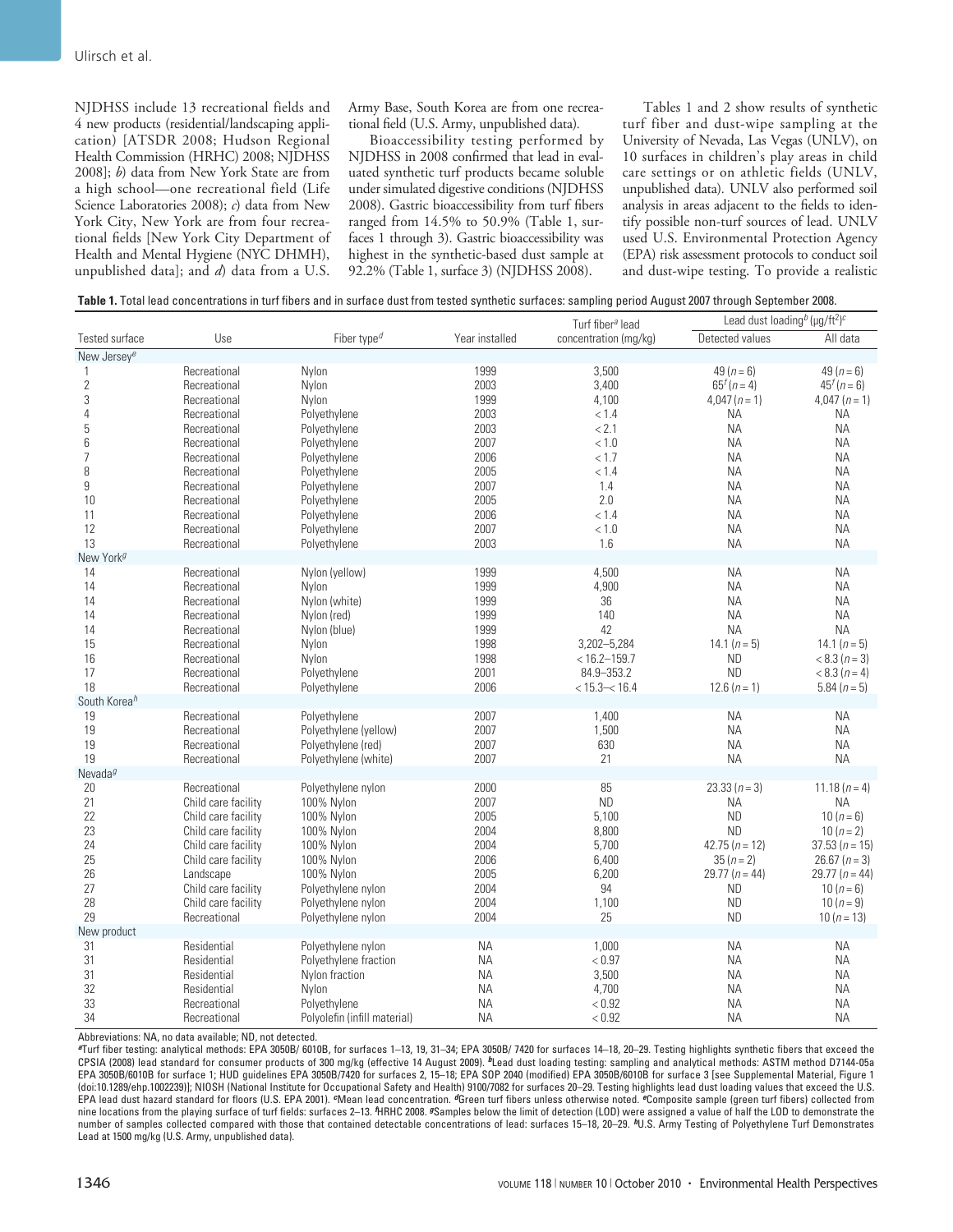approximation of lead concentrations in the dust, we assigned a value of limit of detection (LOD)/2 to all samples below the LOD. We also present data with samples below the LOD removed (Table 2). Assigning all samples below the LOD a value equal to the LOD would likely overestimate potential exposures.

Compiled data (Table 1) show the testing results for synthetic surfaces and new products. Twelve of 29 actively used synthetic surfaces and two of four new turf products tested exceeded the statutory lead limit of 300 mg/kg for consumer products intended for use by children [Consumer Product Safety Improvement Act (CPSIA 2008)] and the U.S. EPA lead hazard standard of 400 mg/kg for residential soil (U.S. EPA 2001). Turf fibers exceeding the statutory limit included polyethylene, nylon, and polyethylene/nylon blends. Results indicate elevated lead concentrations predominantly in green nylon-based turf fibers and polyethylene-based turf fibers of various colors.

UNLV wipe-sampling results ranged from below the LOD to 81 µg/ft<sup>2</sup>, which exceeded U.S. EPA's hazard standard for floors, 40 µg/ft<sup>2</sup> (U.S. EPA 2001) [Tables 1 and 2; also see Supplemental Material, Figure 2 (doi:10.1289/ehp.1002239)]. Wipe sampling results were available for six surfaces (surfaces 22–26, and 28; Table 1) which exceeded the CPSIA lead limit of 300 mg/kg (CPSIA 2008), with one surface exceeding the U.S. EPA lead dust hazard standard for floors, 40 µg/ft<sup>2</sup>. Background testing indicated soillead concentrations that were all < 20 mg/kg. Additionally, three New Jersey fields showed lead loading greater than the U.S. EPA leaddust hazard standard (U.S. EPA 2001).

The CPSC tested lead in turf fibers from four manufacturers/vendors (CPSC 2008). Concentrations ranged from nondetectable to 9,600 mg/kg. Using a wipe-sampling method developed for testing pressure-treated wood, CPSC sampled eight fields (five identified as "in use") from the four manufacturers. The reported years of installation of the fields ranged from 1999 (one field) to 2008 (two fields).

The CPSC's guidance policy advises that exposures of  $> 15 \mu g$  lead/day may result in blood-lead levels of 10 µg/dL in children (CPSC 1998); the CPSC used this guidance policy for sample comparison. The average of three dust-wipe samples from the oldest field, containing an average of 5,500 mg/kg lead in turf fibers, was 68 µg/400 cm<sup>2</sup> wipe area (i.e.,  $158 \text{ µg/ft}^2$ ). The CPSC divided the wipe-sample results by five to approximate the amount of wiped material that may transfer to children's hands. The CPSC also assumed that children transfer 50% of the lead on their hands into their mouths. All the lead intake estimates were < 15 µg/day, and CPSC concluded that young children are not at risk from

lead exposure at synthetic fields (CPSC 2008). However, for the oldest field tested, CPSC estimated an average lead intake of 6.8 µg/day. This estimation supports our supposition that as turf fields age, they can deteriorate and increase the risk of cumulative lead exposures to children.

### **Turf Sampling Methods and Public Health Comparison Values**

Determining the concentration of lead in or on synthetic turf can include measuring the concentration of lead in fibers (results expressed as mass of lead per mass of fiber tested), the concentration of lead in the dust formed from fiber degradation (results expressed as mass of lead per mass of dust tested), and/or surface dust-lead loading (results expressed as mass of lead per area of surface sample). The kind of sampling required depends on the information being sought. Each type of sampling has advantages and disadvantages (Table 3).

Qualified persons (e.g., U.S. EPA–certified lead risk assessors) should conduct sampling. State or local health and/or environmental agencies also may be able to provide guidance for sampling, such as field locations that should be tested and types of equipment to use. In states with environmental laboratory approval programs, approved or certified laboratories should perform sample analyses. Otherwise, a laboratory accredited by the National Environmental Laboratory Accreditation Conference should conduct the analyses.

Health-based values or standards developed specifically for evaluating lead in synthetic turf have not been established. However, values developed for other media can be used to assess the potential health significance of synthetic turf-sampling results. These values are included in the CPSIA of 2008, which established the statutory limit for lead in consumer products intended for use by children (300 mg/kg) and the U.S. EPA hazard standards established for lead in soil (400 mg/kg and 1,200 mg/kg in bare residential soil in children's play areas and yardwide average, respectively) and dust on floors  $(40 \text{ µg/ft}^2, \text{ including carpeted floors})$  (U.S. EPA 2001). These values and their potential

applicability to synthetic turf-sampling results are shown in Table 4. Other relevant comparison values include the CDC's guidelines for blood-lead levels in children (action level > 10 µg/dl) (CDC 1991) and the CPSC's guidance policy for lead exposure in children (exposure > 15 µg/day) (CPSC 1998).

#### **Synthetic Turf Assessments, Health Implications, and Actions**

With the possible exception of sweep sampling, all of the sampling methods shown in Table 3 have been used by different entities to sample synthetic turf surfaces. These entities evaluated potential lead hazards by assessing lead loading on turf surfaces, lead concentration in turf fibers, lead concentration in dust generated by degrading turf, or a combination of these measures. Assessments also included estimates of lead intakes and blood lead levels. Actions that were taken based on these assessments included no action, access restrictions, temporary closure, and field or surface replacement.

CDC publications about reducing childhood lead exposures recommend that government agencies develop and apply systematic approaches to prevent exposures to even small amounts of lead in consumer products, identify and correct lead hazards, and develop and implement strategies that encourage the elimination of lead hazards, including the use of safer alternatives (CDC 2007). The CDC recommends the elimination of all nonessential uses of lead. To address these CDC recommendations, the synthetic turf industry has voluntarily agreed to reduce lead levels in accordance with the CPSIA of 2008 (Synthetic Turf Council 2008). Further, the August 2009 Consent Judgment, resulting from the California Proposition 65 action against several synthetic turf businesses, prohibits those businesses from selling certain synthetic turf products in California if the products contain > 100 mg/kg of lead (Consent Judgment as to Astroturf, Inc. 2009). This Consent Judgment could mean that in other states as well, synthetic turf containing reduced lead levels will be sold.

The potential concern addressed in this commentary is for turf that has already been

**Table 2.** Descriptive data for soil, turf, and dust collected at child care and recreational surfaces in Clark County, Nevada, 2008.

|                     | Mean  | Median | Mode | SD    | Minimum | <b>Maximum</b> |     |
|---------------------|-------|--------|------|-------|---------|----------------|-----|
| Dust <sup>a,b</sup> | 32.18 | 24     | 20   | 17.5  | 20      | 81             | 61  |
| Dusta, $c$          | 20.4  | 10     | 10   | 16.18 | 10      | 81             | 132 |
| Soi <sup>b</sup>    | 10.41 | 10     | 10   | 3.28  |         | 18             |     |
| Soi <sup>c</sup>    | 9.66  | 10     | 10   | 3.83  |         | 18             | 19  |
| Turf <sup>b</sup>   | 3,353 | 3,100  | 10   | 3.402 | 10      | 8.800          | 10  |
| Turf $c$            | 3.048 | .100   | 3.5  | 3.382 | 3.5     | 8.800          |     |

Abbreviations: Max, maximum; Min, minimum. Data are from Table 1, surfaces 20–29. Samples below the LOD were assigned a value of half the LOD to demonstrate the number of samples collected compared with those that contained detectable concentrations of lead.

**a** LOD ranged from 10–20 µg/cm<sup>2</sup> depending on sample size. **b**Summary of samples that tested above the LOD. **c**Summary of all samples collected.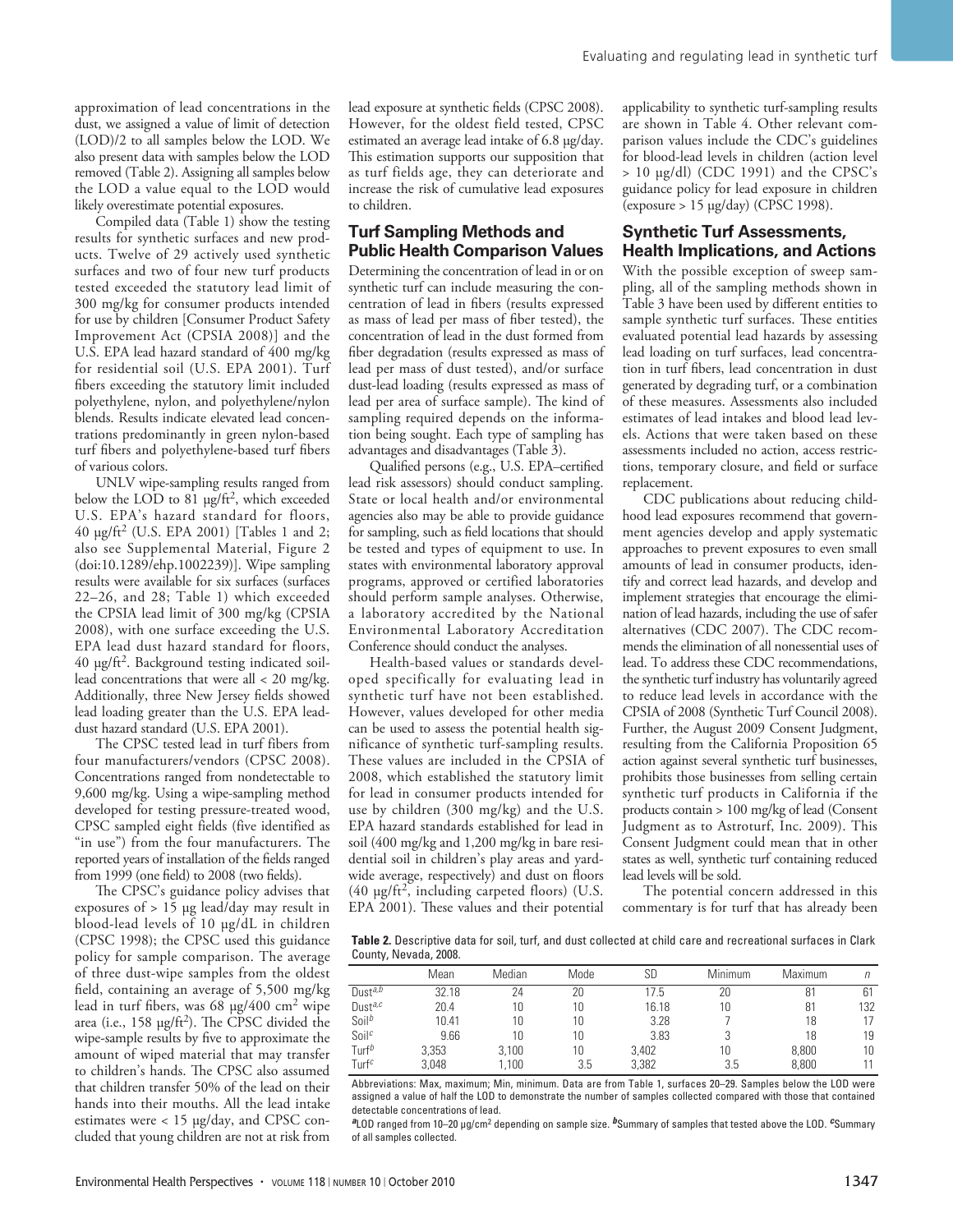installed, especially in children's play environments. Our findings and those presented in the CPSC study indicate that synthetic turf can deteriorate over time to form dust containing lead at levels that may pose a risk to children who play on these surfaces [Supplemental Material, Figures 1 and 2 (doi:10.1289/ehp.1002239)] (CPSC 2008;

HRHC 2008; NJDHSS 2008; UNLV, unpublished data). Based on the findings presented, further study should be conducted to determine the extent of lead exposure, specifically to children, that synthetic turf products pose. Also, given new data that showed elevated lead levels in turf and dust in child care settings (UNLV, unpublished data), a

consistent, nationwide approach for sampling, assessment, and action is needed.

# **Specific Recommendations and Conclusions**

Significant issues include the absence of a standardized approach for sampling synthetic turf, using sampling results to assess potential

**Table 3.** Sampling methods for evaluating lead in or on synthetic turf.

| Purpose of sampling                                                             | Medium<br>sampled | Sampling method                                                                                                                                                                       | Advantages                                                                                                                                                                                                                                                                                                                                                                                                                                                                                                                                               | Disadvantages                                                                                                                                                                                                                               | Considerations                                                                                                                                                                                                                                                                                                                                                                                                                                                                                                                                                                                                               |
|---------------------------------------------------------------------------------|-------------------|---------------------------------------------------------------------------------------------------------------------------------------------------------------------------------------|----------------------------------------------------------------------------------------------------------------------------------------------------------------------------------------------------------------------------------------------------------------------------------------------------------------------------------------------------------------------------------------------------------------------------------------------------------------------------------------------------------------------------------------------------------|---------------------------------------------------------------------------------------------------------------------------------------------------------------------------------------------------------------------------------------------|------------------------------------------------------------------------------------------------------------------------------------------------------------------------------------------------------------------------------------------------------------------------------------------------------------------------------------------------------------------------------------------------------------------------------------------------------------------------------------------------------------------------------------------------------------------------------------------------------------------------------|
| Determine lead<br>concentration in<br>turf fibers (mg/kg or<br>equivalent)      | Turf fibers       | Bulk sample of turf<br>fibers                                                                                                                                                         | Simple<br>Can determine if turf has potential<br>to pose a lead hazard in the<br>absence of reliable information<br>from the turf manufacturer/vendor                                                                                                                                                                                                                                                                                                                                                                                                    | Does not yield useful exposure<br>information because people<br>are unlikely to ingest intact<br>turf fibers                                                                                                                                | Not all synthetic turf fibers contain lead<br>Different colored fibers should be<br>tested separately. Predominant color<br>should be given priority                                                                                                                                                                                                                                                                                                                                                                                                                                                                         |
| Determine lead<br>concentration in dust<br>(mg/kg or equivalent)                | Fiber dust        | Sweep                                                                                                                                                                                 | Simple<br>Data are relevant for assessing<br>exposure                                                                                                                                                                                                                                                                                                                                                                                                                                                                                                    | May be difficult to collect<br>adequate mass for laboratory<br>analysis                                                                                                                                                                     |                                                                                                                                                                                                                                                                                                                                                                                                                                                                                                                                                                                                                              |
|                                                                                 |                   | Micro vacuum (e.g.,<br><b>ASTM Method</b><br>D7144-05a) (ASTM<br>2005)<br>High-volume vacuum<br>(e.g., U.S. EPA's)<br><b>Standard Operating</b><br>Procedure 2040)<br>(U.S. EPA 2002) | Data are relevant for assessing<br>exposure                                                                                                                                                                                                                                                                                                                                                                                                                                                                                                              | Some potential for<br>overestimating exposure.<br>Vacuum sampling is reliable<br>for assessing total lead<br>contamination in carpets but<br>may capture embedded dust<br>that is not readily accessible<br>for exposure (Bai et al. 2003). | Other considerable methods (Bai et al.<br>2003; Farfel et al. 1994; Farfel et al.<br>2001; Lanphear et al 1995; Lioy et al.<br>2002; Sterling et al. 1999).                                                                                                                                                                                                                                                                                                                                                                                                                                                                  |
| Determine lead loading<br>on surface area (µg/ft <sup>2</sup><br>or equivalent) | Fiber dust        | Surface wipe<br>Micro vacuum<br>High-volume vacuum                                                                                                                                    | May be superior for ease of use,<br>cost and standardized quality<br>control procedures for laboratory<br>analysis (Sterling et al. 1999).<br>Has been recommended for<br>measuring "accessible lead"<br>(lead to which people are readily<br>exposed) (Bai et al. 2003).<br>Consistent with the U.S. EPA<br>requirements for evaluating<br>dust lead hazards on surfaces,<br>including carpeted surfaces, in<br>residential dwellings (U.S. EPA<br>2001).<br>Has been recommended for<br>obtaining information on total<br>lead accumulation (Bai et al | May yield variable results<br>(Sterling et al 1999).<br>Some potential for<br>overestimating exposure<br>(Bai et al. 2003).                                                                                                                 | Some household dust studies indicate<br>that dust lead loading is more<br>predictive of children's blood lead<br>levels than is dust lead concentration<br>(Sterling et al. 1999).<br>Dust lead loading can be measured<br>by vacuum or wipe sampling. Both<br>have been widely used for residential<br>sampling and at synthetic turf fields<br>(ATSDR 2008; HRHC 2008; NYC<br>DHMH, unpublished data).<br>The same kinds of vacuums used for<br>concentration measurements also can<br>be used for loading measurements<br>A commonly used wipe sampling<br>method is described in U.S.<br>Department of Housing and Urban |
|                                                                                 |                   |                                                                                                                                                                                       | 2003).                                                                                                                                                                                                                                                                                                                                                                                                                                                                                                                                                   |                                                                                                                                                                                                                                             | Development guidelines on lead-based<br>paint hazards in housing (HUD 1995).                                                                                                                                                                                                                                                                                                                                                                                                                                                                                                                                                 |

ASTM, American Society for Testing and Materials.

| Table 4. Public health comparison values potentially applicable for evaluating synthetic turf sampling results. |  |  |
|-----------------------------------------------------------------------------------------------------------------|--|--|
|-----------------------------------------------------------------------------------------------------------------|--|--|

| Synthetic turf<br>medium | Comparison<br>value                                                | Purpose for which value<br>was developed                                                                                                                                                                                                                                              | Potential applicability<br>to synthetic turf                                                   | Limitations                                                                                                                                                                                                                                                                                                                                                                                                                                                                                                                                                                                                                                                        |
|--------------------------|--------------------------------------------------------------------|---------------------------------------------------------------------------------------------------------------------------------------------------------------------------------------------------------------------------------------------------------------------------------------|------------------------------------------------------------------------------------------------|--------------------------------------------------------------------------------------------------------------------------------------------------------------------------------------------------------------------------------------------------------------------------------------------------------------------------------------------------------------------------------------------------------------------------------------------------------------------------------------------------------------------------------------------------------------------------------------------------------------------------------------------------------------------|
| Turf fibers              | $300 \,\mathrm{mg/kg}$                                             | Statutory limit on lead content of consumer<br>products intended for use by children <sup>a</sup>                                                                                                                                                                                     | To determine if turf fibers contain lead at<br>levels that may warrant dust sampling           | Frequency/duration of exposure to turf is likely less<br>than for toys and other children's consumer products                                                                                                                                                                                                                                                                                                                                                                                                                                                                                                                                                      |
| Turf dust                | $400 \,\mathrm{mg/kg}$<br>.200 mg/kg<br>40 $\mu$ g/ft <sup>2</sup> | Hazard standard for lead in bare residential<br>soil (children's play areas) (U.S. EPA 2001)<br>Hazard standard for lead in bare residential<br>soil (yard-wide average) (U.S. EPA 2001)<br>Hazard standard for lead in dust on floors<br>(including carpeted floors) (U.S. EPA 2001) | To determine if the concentration of lead<br>in dust poses a potential lead exposure<br>hazard | Standards designed to be protective of young children<br>in a residential setting<br>Greater likely potential for exposure to soil/dust in a<br>residential setting than to dust on synthetic turf<br>40 µg/ft <sup>2</sup> standard may be more reasonable for turf<br>applications such as in indoor play areas or child<br>care centers where children may have prolonged<br>exposure, than for athletic fields where children are<br>less likely to have frequent, prolonged turf contact<br>Turf measurements greater than the hazard standard<br>do not necessarily suggest a hazard comparable to an<br>exceedance of the standard in a residential setting |

**<sup>a</sup>**CPSIA (2008). As of 10 February 2009, the standard was 600 mg/kg. Effective14 August 2009, the standard was reduced to 300 mg/kg. Effective 14 August 2011, the standard will be further reduced to 100 mg/kg unless the CPSC determines that 100 mg/kg is not technologically feasible for a product or product category.